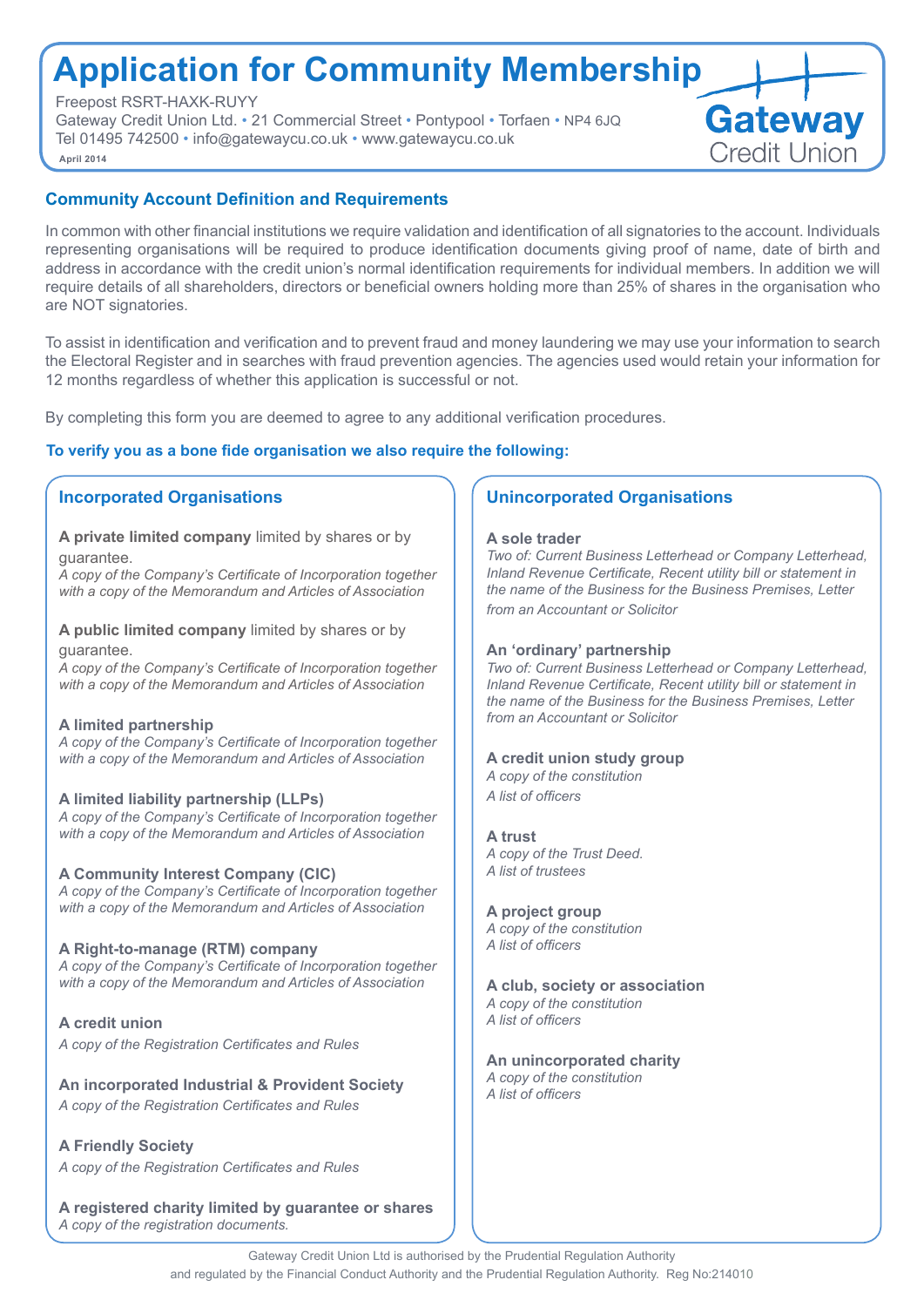# Application for Community Membership page 2

Please complete the following in **BLOCK CAPITALS**

## **Section A: Information about your organisation**

**Full name of organisation -** as shown on your governing documents

| Postcode:<br>Mobile:<br>Web site:<br><u> 1989 - Johann Harry Harry Harry Harry Harry Harry Harry Harry Harry Harry Harry Harry Harry Harry Harry Harry</u><br>Postcode:<br>Company registered in Scotland persuant to the<br><b>Companies Act</b><br>Unincorporated organisation<br>Charity registered in Great Britain<br>If your organisation is a company incorporated to the<br>Companies Act please provide company registration number:<br>If your organisation is an Industrial and Provident Society<br>please provide company registration number:<br>If your organisation is a registered Charity please provide<br>Charity registration number:<br>Firm Reference number:<br>When was your organisation established?                                 |  |
|-----------------------------------------------------------------------------------------------------------------------------------------------------------------------------------------------------------------------------------------------------------------------------------------------------------------------------------------------------------------------------------------------------------------------------------------------------------------------------------------------------------------------------------------------------------------------------------------------------------------------------------------------------------------------------------------------------------------------------------------------------------------|--|
|                                                                                                                                                                                                                                                                                                                                                                                                                                                                                                                                                                                                                                                                                                                                                                 |  |
|                                                                                                                                                                                                                                                                                                                                                                                                                                                                                                                                                                                                                                                                                                                                                                 |  |
|                                                                                                                                                                                                                                                                                                                                                                                                                                                                                                                                                                                                                                                                                                                                                                 |  |
|                                                                                                                                                                                                                                                                                                                                                                                                                                                                                                                                                                                                                                                                                                                                                                 |  |
| Key contact for communications - full name<br><b>Correspondence Address:</b><br>Tel:<br>E Mail:<br><b>Registered Address:</b> (only complete if this address is different from your corresponance address above)<br>Legal Status: please confirm the status of your organisation by ticking one of these boxes<br>Company registered in England and Wales<br>persuant to the Companies Act<br><b>Industrial and Provident Society</b><br>Charitable Incorporated Organisation<br>Other (please specify)<br>Does your organisation have a governing or regulatory body? If yes state which<br>If your organisation is regulated by the FSA please provide your<br>What does your organisation do? Please give details of the main activity of your organisation: |  |
|                                                                                                                                                                                                                                                                                                                                                                                                                                                                                                                                                                                                                                                                                                                                                                 |  |
|                                                                                                                                                                                                                                                                                                                                                                                                                                                                                                                                                                                                                                                                                                                                                                 |  |
|                                                                                                                                                                                                                                                                                                                                                                                                                                                                                                                                                                                                                                                                                                                                                                 |  |
|                                                                                                                                                                                                                                                                                                                                                                                                                                                                                                                                                                                                                                                                                                                                                                 |  |
|                                                                                                                                                                                                                                                                                                                                                                                                                                                                                                                                                                                                                                                                                                                                                                 |  |
|                                                                                                                                                                                                                                                                                                                                                                                                                                                                                                                                                                                                                                                                                                                                                                 |  |
|                                                                                                                                                                                                                                                                                                                                                                                                                                                                                                                                                                                                                                                                                                                                                                 |  |
|                                                                                                                                                                                                                                                                                                                                                                                                                                                                                                                                                                                                                                                                                                                                                                 |  |
|                                                                                                                                                                                                                                                                                                                                                                                                                                                                                                                                                                                                                                                                                                                                                                 |  |
|                                                                                                                                                                                                                                                                                                                                                                                                                                                                                                                                                                                                                                                                                                                                                                 |  |
|                                                                                                                                                                                                                                                                                                                                                                                                                                                                                                                                                                                                                                                                                                                                                                 |  |
|                                                                                                                                                                                                                                                                                                                                                                                                                                                                                                                                                                                                                                                                                                                                                                 |  |
|                                                                                                                                                                                                                                                                                                                                                                                                                                                                                                                                                                                                                                                                                                                                                                 |  |
|                                                                                                                                                                                                                                                                                                                                                                                                                                                                                                                                                                                                                                                                                                                                                                 |  |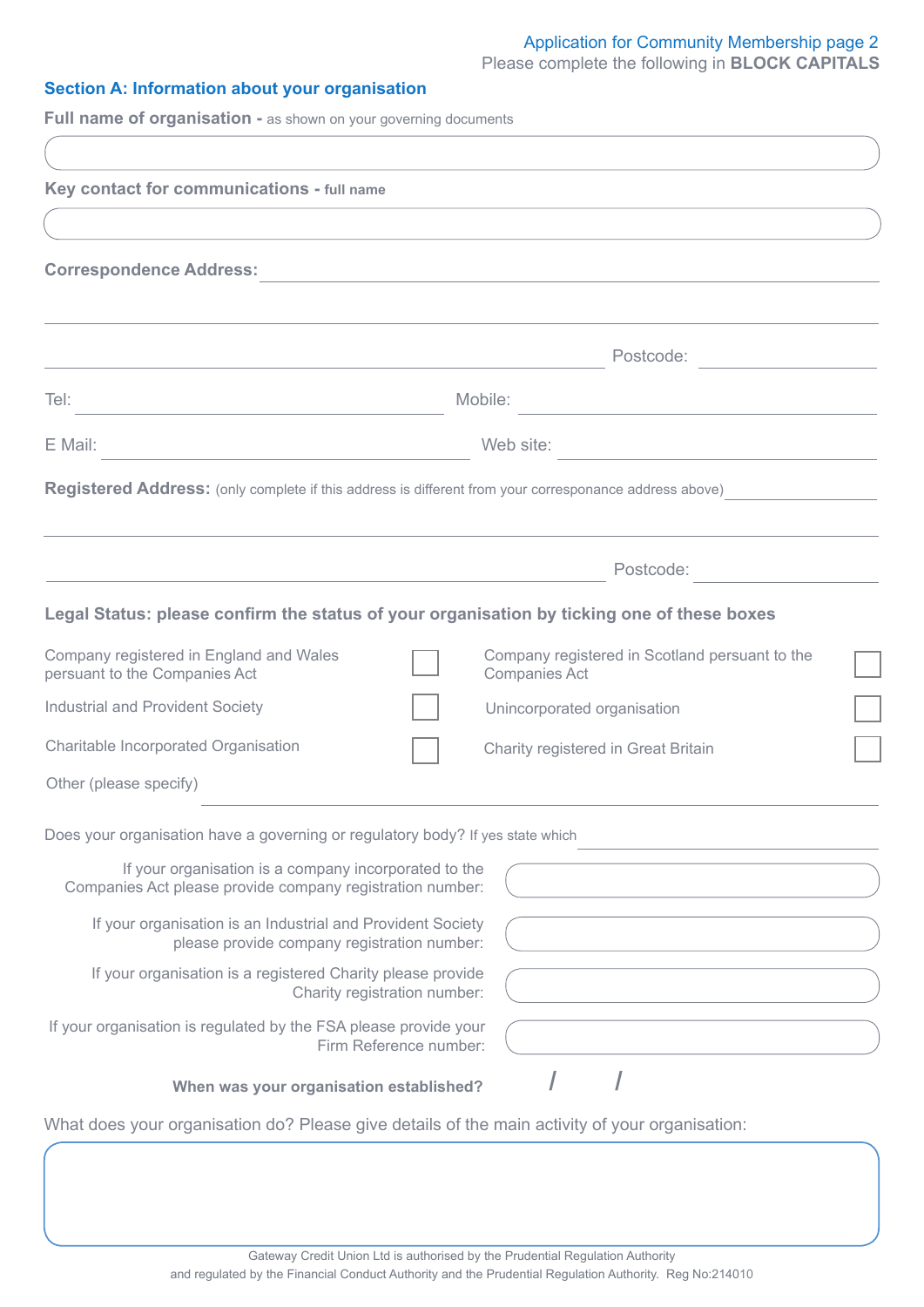## **Section B: Information about the person acting as the authority on behalf of your organisation \***

| Title:       | Surname:                                                                                                                                                                                                                                    | Forename(s):                                                                                                            |
|--------------|---------------------------------------------------------------------------------------------------------------------------------------------------------------------------------------------------------------------------------------------|-------------------------------------------------------------------------------------------------------------------------|
|              | Position in organisation:                                                                                                                                                                                                                   | Time with organisation:                                                                                                 |
| Address:     |                                                                                                                                                                                                                                             |                                                                                                                         |
|              |                                                                                                                                                                                                                                             | Postcode:                                                                                                               |
| Daytime Tel: |                                                                                                                                                                                                                                             | Mobile:                                                                                                                 |
| E Mail:      |                                                                                                                                                                                                                                             | How long at current address:                                                                                            |
|              | National Insurance No:                                                                                                                                                                                                                      | Date of birth:                                                                                                          |
|              |                                                                                                                                                                                                                                             | Are you a member of this Credit Union as an individual? If yes, what is your membership number?                         |
|              | * If you are an incorporated body this person will be<br>known as the Corporate Representative. If you are<br>an unincorporated association or unincoprorated<br>partnership this person will be known as the<br>Designated Representative. | <b>Usual</b><br><b>Signature</b><br>Information about the second authorised signatory (not applicable to a sole trader) |
| Title:       | Surname:                                                                                                                                                                                                                                    | Forename(s):                                                                                                            |
|              | Position in organisation:                                                                                                                                                                                                                   | Time with organisation:                                                                                                 |
| Address:     |                                                                                                                                                                                                                                             |                                                                                                                         |
|              |                                                                                                                                                                                                                                             | Postcode:                                                                                                               |
| Daytime Tel: | the control of the control of the control of the control of                                                                                                                                                                                 | Mobile:                                                                                                                 |
| E Mail:      | <u> 1980 - Johann Barbara, martxa alemaniar a</u>                                                                                                                                                                                           | How long at current address:                                                                                            |
|              | National Insurance No:                                                                                                                                                                                                                      | Date of birth:                                                                                                          |
|              |                                                                                                                                                                                                                                             | Are you a member of this Credit Union as an individual? If yes, what is your membership number?                         |
|              |                                                                                                                                                                                                                                             | <b>Usual</b><br><b>Signature</b>                                                                                        |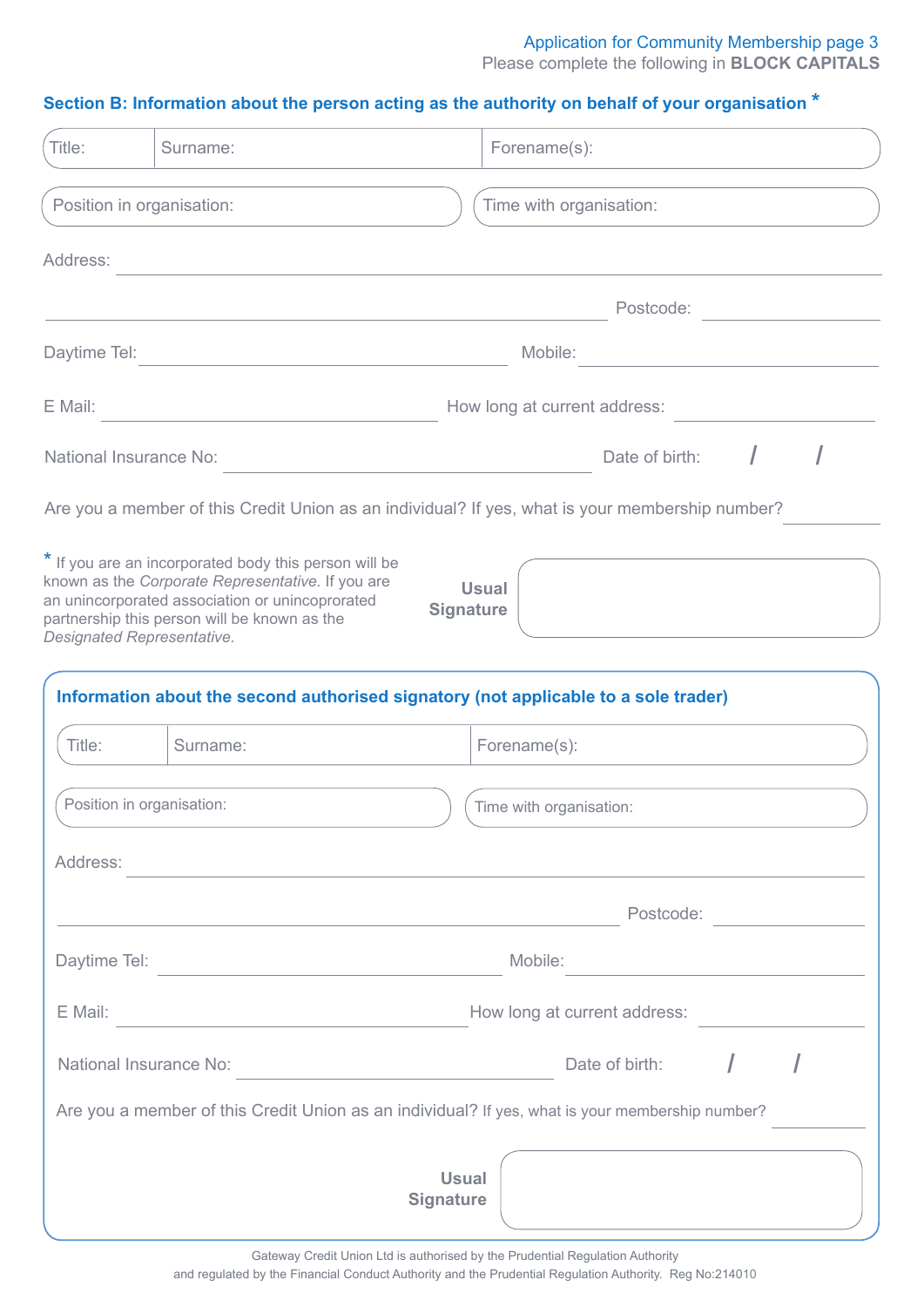## Application for Community Membership page 4

Please complete the following in **BLOCK CAPITALS**

## **Information about the third authorised signatory (not applicable to a sole trader)**

| Title:                 | Surname:                                                                                        |                                  | Forename(s):                 |                |  |  |
|------------------------|-------------------------------------------------------------------------------------------------|----------------------------------|------------------------------|----------------|--|--|
|                        |                                                                                                 |                                  | Time with organisation:      |                |  |  |
| <b>Address</b>         |                                                                                                 |                                  |                              |                |  |  |
|                        |                                                                                                 |                                  |                              | Postcode:      |  |  |
| Daytime Tel:           |                                                                                                 |                                  | Mobile:                      |                |  |  |
| E Mail:                |                                                                                                 |                                  | How long at current address: |                |  |  |
| National Insurance No: |                                                                                                 |                                  |                              | Date of birth: |  |  |
|                        | Are you a member of this Credit Union as an individual? If yes, what is your membership number? |                                  |                              |                |  |  |
|                        |                                                                                                 | <b>Usual</b><br><b>Signature</b> |                              |                |  |  |

How many of the above signatures are required to make a withdrawal?

## **How Gateway Credit Union Limited will use and share your information:**

Gateway Credit Union will process your data in accordance with your rights under the Data Protection Act 1998.

Your information may be processed in any form and on any database used by us for the following purposes:

to consider any applications made by you;

.

- to deal with your account(s) or run any services we provide to you;
- to undertake statistical analysis, financial risk assessment, money laundering checks, compliance and regulatory reporting, fraud prevention and debt tracing;
- to help us identify products and services which may be of interest to you (unless you have asked us not to);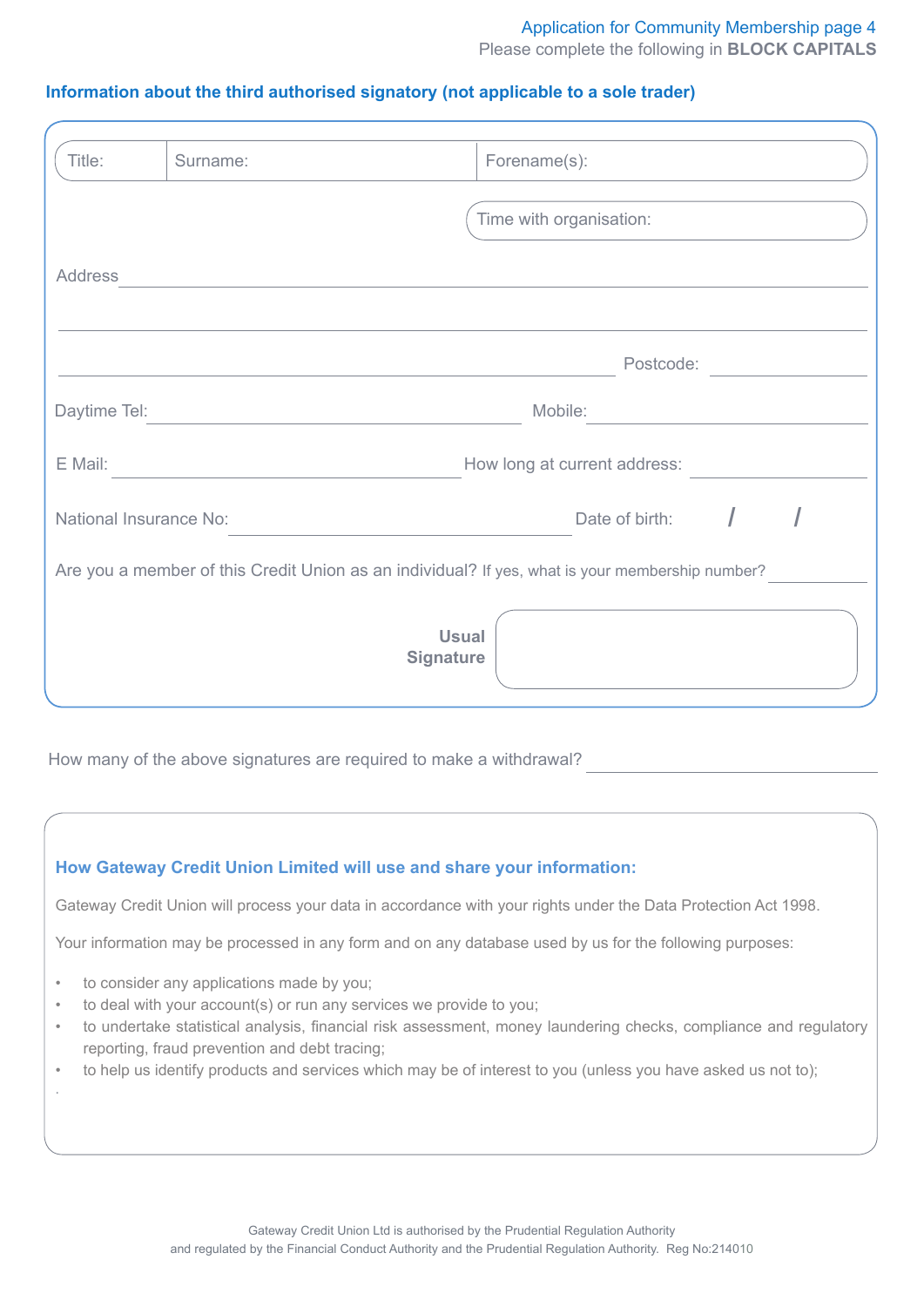|  | <b>Section C: Resolution</b> |  |  |  |
|--|------------------------------|--|--|--|
|--|------------------------------|--|--|--|

## **To: Gateway Credit Union Limited**

**We confirm that at a properly convened meeting it was resolved that:**

1. We wish to open an account with Gateway Credit Union Ltd and in doing so agree to abide by the social objects, rules, policies and procedures of the credit union.

2. The individual/s representing our organisation have completed all required personal details and provided identification documents according to the requirements of Gateway Credit Union.

3. Gateway Credit Union can rely on the appointed representatives until it receives written confirmation of changes to representatives.

4. We provide Gateway Credit Union with the following documents as indicated below.

## **Supporting documentation required:**

**All limited companies including partnerships or registered charities limited by guarantee or shares including credit unions and co-operatives registered as Industrial & Provident Societies:-**

*A copy of the Company's Certificate of Incorporation together with a copy of the Memorandum and Articles of Association, or if an Industrial & Provident Society a copy of the Registration Certificates and Rules. If a registered charity a copy of the registration documents............................................................................................................................................................*

### **Trusts**

*A copy of the Trust Deed.........................................................................................................................................................*

**Unincorporated bodies, unincorporated charities, societies, clubs, community groups**  *A copy of the constitution.........................................................................................................................................................*

## **NB. All organisations must also supply identification documents for each of the individual signatories**

## **Declaration (two signatures required)**

|                                           |                                  | We hereby certify that the above Resolution is a true copy of the resolution passed at the meeting held on-                 |  |
|-------------------------------------------|----------------------------------|-----------------------------------------------------------------------------------------------------------------------------|--|
| Date:<br>On behalf of the Governing body: |                                  |                                                                                                                             |  |
| Title:                                    | Surname:                         | Forename(s):                                                                                                                |  |
|                                           | Position in organisation:        | Time with organisation:                                                                                                     |  |
|                                           | On behalf of the Governing body: | <b>Usual</b><br><b>Signature</b>                                                                                            |  |
| Title:                                    | Surname:                         | Forename(s):                                                                                                                |  |
|                                           | Position in organisation:        | Time with organisation:                                                                                                     |  |
|                                           |                                  | <b>Usual</b><br><b>Signature</b><br>We understand that there will be a £1.00 membership fee deducted from our first deposit |  |

Gateway Credit Union Ltd is authorised by the Prudential Regulation Authority

and regulated by the Financial Conduct Authority and the Prudential Regulation Authority. Reg No:214010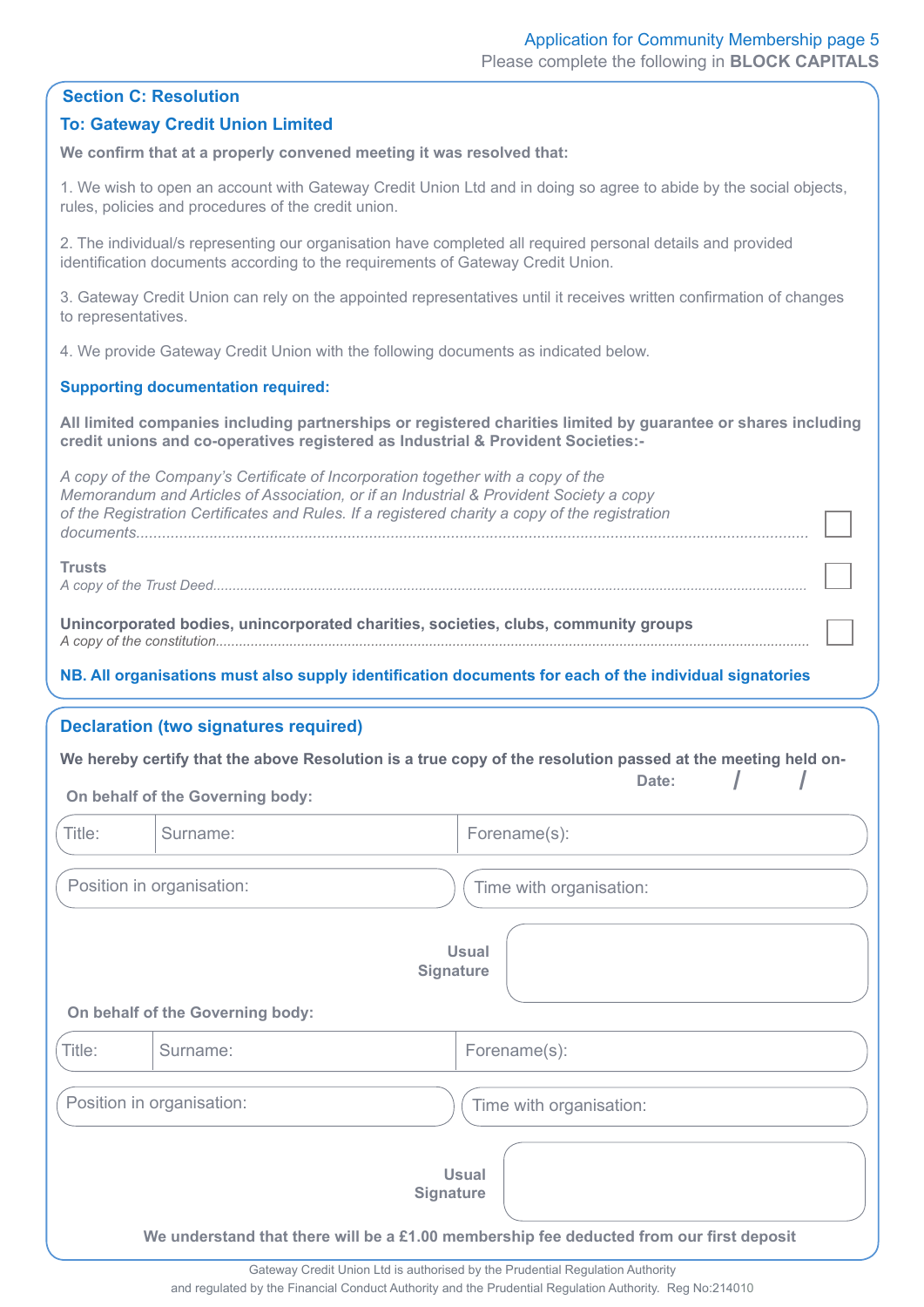## Please complete the following in **BLOCK CAPITALS** Application for Community Membership page 6

## **Section D: Supplemental information**

**Supplemental Information – Anti Money Laundering guidance requires that we obtain details of all shareholders, directors or beneficial owners holding more than 25% of shares in the organisation who are NOT signatories.** Please complete details below. If you need more space please copy this page.

| Title:                 | Surname:                                                             | Forename(s):                                                                                                         |
|------------------------|----------------------------------------------------------------------|----------------------------------------------------------------------------------------------------------------------|
|                        | Position in organisation:                                            | Time with organisation:                                                                                              |
| <b>Address:</b>        |                                                                      |                                                                                                                      |
|                        |                                                                      |                                                                                                                      |
|                        |                                                                      | Postcode:                                                                                                            |
| Daytime Tel:           |                                                                      | Mobile:                                                                                                              |
| E Mail:                |                                                                      | How long at current address:                                                                                         |
| National Insurance No: |                                                                      | Date of birth: $\sqrt{ }$                                                                                            |
|                        | If you a member of this Credit Union what is your membership number? |                                                                                                                      |
|                        |                                                                      | <b>Usual</b>                                                                                                         |
|                        |                                                                      | <b>Signature</b>                                                                                                     |
|                        |                                                                      |                                                                                                                      |
| Title:                 | Surname:                                                             | Forename(s):                                                                                                         |
|                        | Position in organisation:                                            | Time with organisation:                                                                                              |
| <b>Address:</b>        |                                                                      |                                                                                                                      |
|                        |                                                                      |                                                                                                                      |
|                        |                                                                      | Postcode:                                                                                                            |
| Dayime Tel:            |                                                                      | Mobile:                                                                                                              |
| E Mail:                |                                                                      | How long at current address:                                                                                         |
| National Insurance No: | <u> 1989 - John Stein, Amerikaansk politiker (</u>                   | Date of birth:                                                                                                       |
|                        | If you a member of this Credit Union what is your membership number? | <u> 1989 - Jan Stein Stein Stein Stein Stein Stein Stein Stein Stein Stein Stein Stein Stein Stein Stein Stein S</u> |
|                        |                                                                      | <b>Usual</b><br><b>Signature</b>                                                                                     |

and regulated by the Financial Conduct Authority and the Prudential Regulation Authority. Reg No:214010